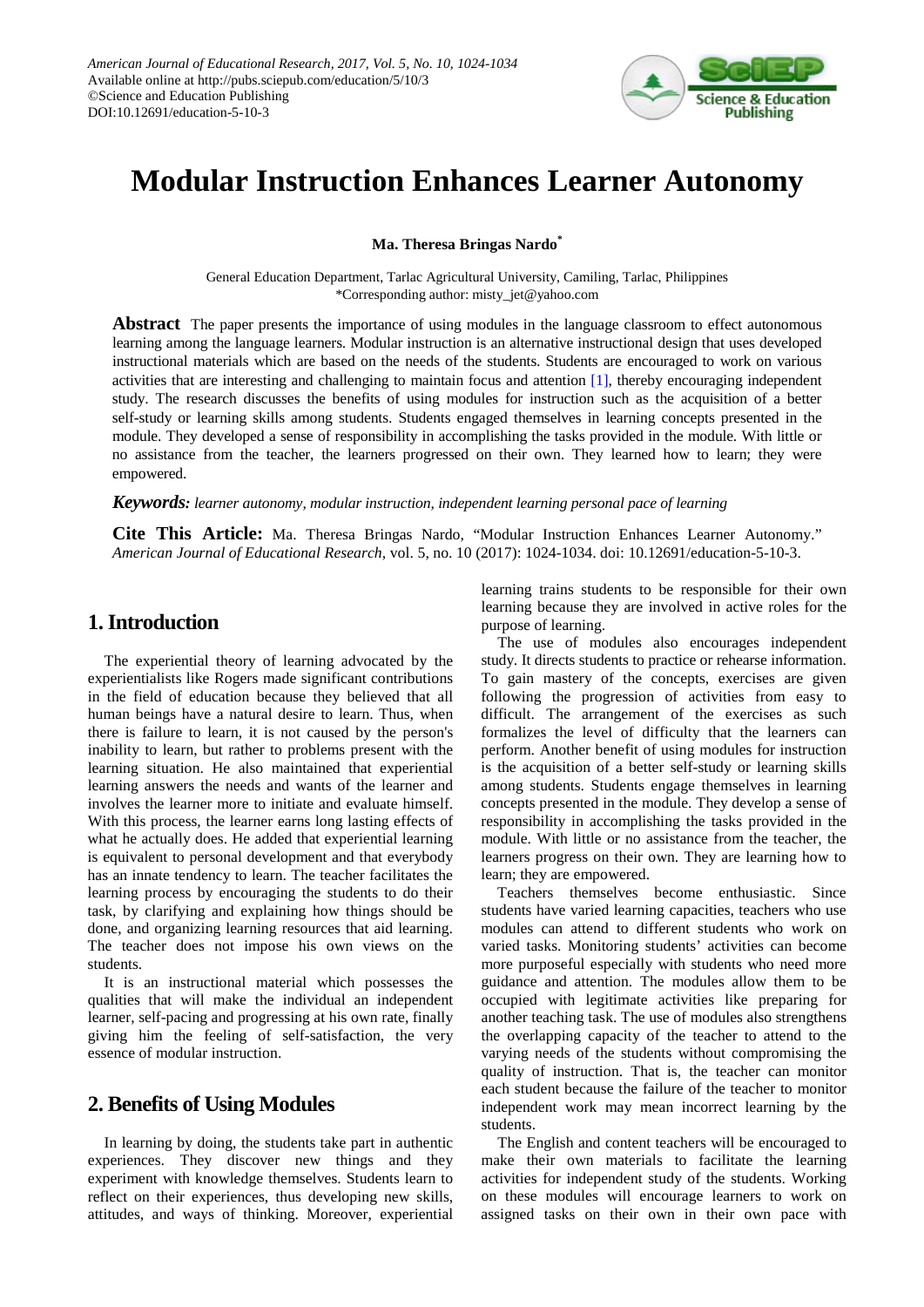minimal supervision and guidance of the teacher to ensure that they learn correctly. The teachers can further pattern similar texts that cater to the varied lessons depending on the major field of the students. Moreover, teachers are enjoined to produce quality modules that will alleviate the rigors of preparation of daily activities, and will meet the need of teachers for prepared relevant materials for students to realize their goals. The modules may serve as guidelines in setting goals of teaching content subjects by providing teachers the steps to follow in preparing materials that will realize the attainment of objectives of designed courses.

There are teachers' activities outside the school which decrease the quality time for students to learn the language. Various activities and quasi teaching concerns like attendance to seminars, workshops and trainings lessen teachers' time in the classroom. Lessons are not delivered as planned because of interruptions beyond the control of the teacher. With the modules prepared for the students, no learning time is lost since modules are ready for students to accomplish in the absence of the teachers.

More so, learners will benefit because they become independent and responsible attending to their individual tasks with minimal supervision. As teachers raise their level of trust to their students, the value of independence among the students will manifest in their lives. Their proficiency and competency will grow. The students' writing skills will also be honed through the language tasks provided in the modules. The use of the modules in the classroom will arm them with the necessary skills to express themselves better.

Researchers of other disciplines may consider the findings of this study as a source to explore other aspects to be considered in future researches along the preparation of other alternative instructional materials.

### **Modular Instruction**

With the influx of technology when time and space has been reduced by gadgets, instructional materials to promote individual and independent learning is important. The traditional teaching method of pure lecture may be replaced by modules for independent study and individualized instruction.

Long before the onset of modules as part of classroom instruction, [\[2\]](#page-9-1) the development of self-learning materials or resources for modular instruction tends to meet the demand for educational opportunity for students of every background, regardless of their aptitude, intelligence or previous achievement as well as in moral, emotional and personality traits. Individualized instruction is an attempt to provide the optimum learning condition for individual students and situation.

Module [\[1\]](#page-9-0) is a form of individualized instruction that allows students to use a self-contained package of learning activities. These activities guide learners to know or to be able to do something. Further, a learning module contains activities intended to help students understand certain lessons.

A module makes the learner control over his learning. It is a set of learning opportunities that is organized around well-defined topic which contains the elements of instructions, specific objectives, teaching-learning activities and evaluation using criteria-referenced measurement.

The module is an innovation among developed and developing countries whose impact is brought by projects on the preparation and use of modules of different offices like the Asia Center of Innovations in Education Innovation. It is an instructional material which possesses the qualities that will make the individual an independent learner, self-pacing and progressing at his own rate, finally giving him the feeling of self-satisfaction, the very essence of modular instruction.

The module has become a teaching strategy which is becoming popular in the school system [\[3\].](#page-9-2) It is a self-contained and independent unit of instruction with a primary focus on a few well-defined objectives. For [\[4\],](#page-9-3) the module is a set of learning opportunities systematically organized around a well-defined topic which contains the elements of instruction.

Part of using the module is the task of the teacher to provide reasonable feedback, monitor and help the students see that the assigned task is as valuable as other work [\[5\].](#page-9-4) When the work is marked conscientiously by the teacher, and is given relevant feedback, the students will find meaning with what they do because they know that their effort is not wasted.

In the region, few researches on the use of modules have yet emerged. Instructional materials that abound are largely on worktext and segregated activities for specific lessons. However, the effort of teachers to come up with instructional materials does not stop.

A module for Writing in the Discipline was developed [\[6\]](#page-9-5) and found that the material was helpful to the students and developed the writing competencies of the students.

#### **Autonomous Learning**

Autonomous learning has long been part of a wide range of educational philosophies and has recently been identified in educational policy as crucial to the development of Lifelong Learning in 'the learning society". A psychologist [\[7\]](#page-9-6) maintains that the ultimate aim of education is for the individual to develop the autonomy of thought to create new, original ideas rather than just recycle old ones. Moreover, autonomy is one of the most fundamental values in modern western culture. As part of the educational aim, the development of autonomy among learners is allowing them develop the kind of persons who can make choices and decisions about the important areas of their lives  $[8]$ . Educators believe that autonomy ought to be taken as a highly desirable aim of education. Within pedagogy as discipline, the goals of teacher development are then often formulated in terms that imply familiarity with the concepts of autonomy such as maturity, personal responsibility, self-esteem, self-awareness, and self-determination.

For the last two decades, the concepts of learner autonomy and independence have gained popularity. Communicatively oriented language learning and teaching has placed the role of the learner in the language learning process. The responsibility from teachers to learners extends towards a more learner-centered kind of learning. The change of experience from the teacher to the learner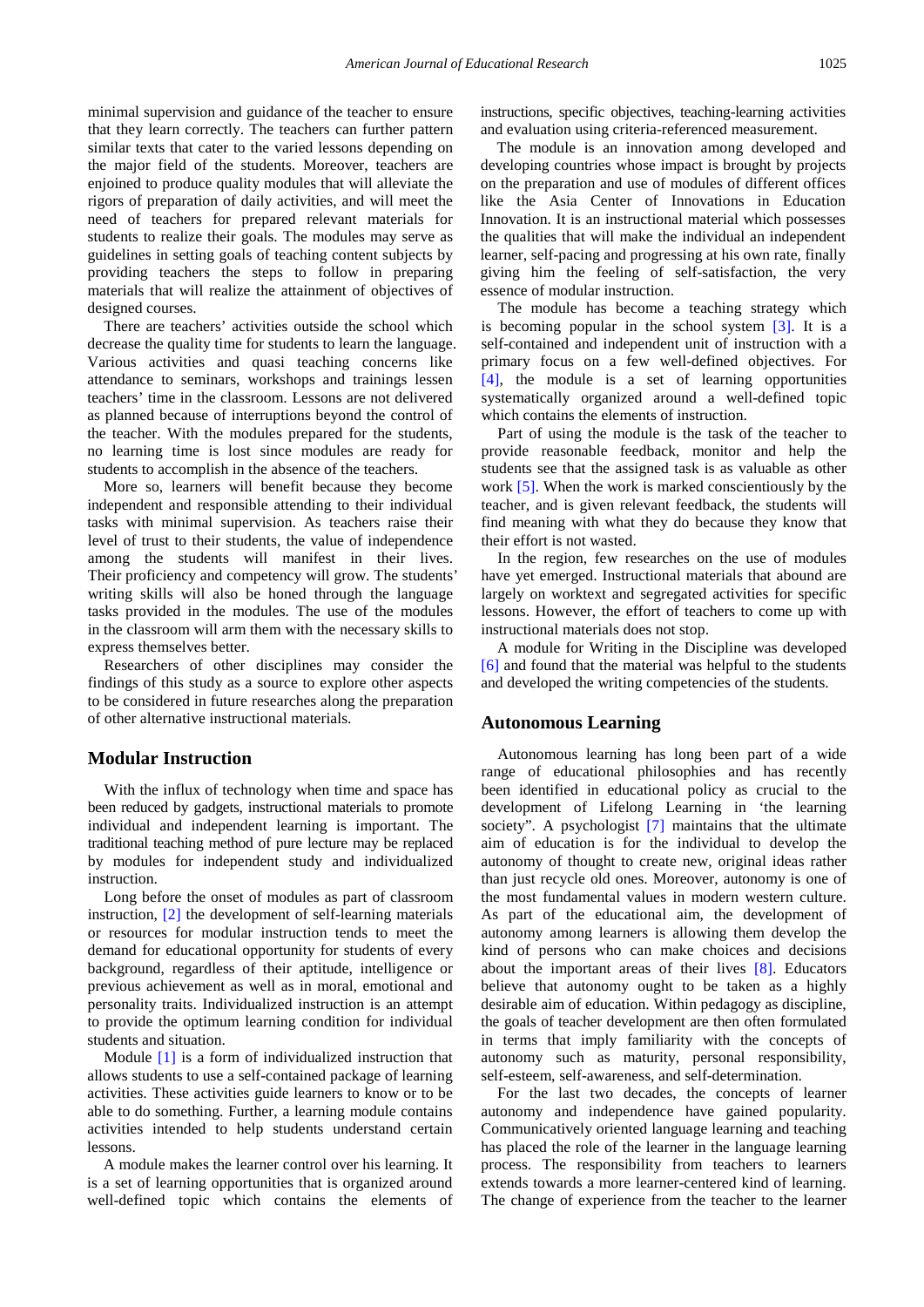introduces a radical change in the age-old distribution of power and authority in the traditional classroom. When learners are allowed to detach themselves from strict classroom situations, they can develop their critical reflection, decision-making, and independent action capacities and they truly become autonomous learners who are expected to assume greater responsibility for, and take charge of, their own learning. The development of autonomy among learners is "the development of a kind of person whose thought and action in important areas of his life are to be explained by reference of his own choices, decisions, reflections, deliberations – in short, his own mind" [\[8\].](#page-9-7) However, learner autonomy does not mean that the teacher becomes redundant, implicating control over what is transpiring in the language learning process.

It is further believed that learner autonomy is a dynamic process ready to submit to 'educational interventions' rather than a static product, a state, which is reached. In order to help learners to assume greater control over their own learning it is important to help them become aware of and identify the strategies that they already use or could potentially use. Individual learners differ in their learning habits, interests, needs, and motivation, and develop varying degrees of independence throughout their lives [\[9\].](#page-9-8)

Learner autonomy assumes a more social and political character within critical theory. As learners become aware of the social context in which their learning is embedded and the constraints the latter implies, they gradually become independent. They can be regarded as 'authors of their own worlds'. However, allowing students to be on their own still requires the presence of a teacher to show the way. In other words, autonomous learning is by no means "teacherless learning." Teachers have a crucial role to play in launching learners into self-access and in lending them a regular helping hand [\[32\].](#page-10-0) Learner autonomy is best achieved when the teacher acts as a facilitator of learning, a counsellor, and as a resource **[\[10\]](#page-9-9)**.

Moreover, autonomy enhances and strengthens developmental and experiential learning. It is not proper to assume that learner autonomy lies on possibilities that are experienced only in the confines of formal learning. Autonomy in general is one of the obligatory outcomes of developmental and experiential learning. The success of first language acquisition comes only to the extent that the child becomes an autonomous user of his mother tongue. In the same manner, the learning through experience that helps to define what it is to be human serves the purpose of enlarging the capacity for autonomous behavior. In this sense, even the most teacher-dependent learners practice a wide range of autonomous behavior outside the classroom, which implies that all learners should be capable of autonomous behavior in the classroom.

The continuity between autonomy in developmental and experiential learning on the one hand and learner autonomy in formal educational contexts on the other is by no means straightforward. While developmental and experiential learning continues without an explicit agenda, formal learning is of conscious intention. Outside the classroom, learners achieve a high degree of general behavioral autonomy without really being conscious about it. But when the development of learner autonomy is central to pedagogical agenda, teachers are guided towards its achievement in the classroom. Individual learners will

always differ in the degree to which they develop the capacity for reflective thinking that is central to the concept of learner autonomy. However, this means that some learners are more successful than others.

Learner autonomy does not mean learner isolation. Since learner autonomy focuses attention on individuality and independence, it is sometimes assumed that learners make the best and fastest progress when they work on their own. According to this view, classrooms are a matter of administrative convenience. This, however, is not correct [\[10\].](#page-9-9)

The social nature of learners though calls interdependent learning even in the context of independent learning. Autonomous behavior is always preconditioned of interdependence such that in the contexts of formal learning in the classroom or elsewhere, students depend on others. This recognizes the classrooms as places where teachers and learners can collaborate to construct knowledge. More precisely, classrooms are physical environments where teachers and learners have the opportunity to become a learning community. When the focus of learning is a second or foreign language, the target language itself is one of the principal tools with which that collaborative process is shaped [\[11\].](#page-9-10)

In many European countries, autonomy has become a central prominence in most official curricula for modern languages. The relevance of the notion of learner autonomy as a goal in formal education contexts produced a need for teachers to develop expertise in teaching practice for autonomy. This centrality requires a new teacher education and development efforts that address ways of aligning teacher education programs with the new demands of education systems. To all intents and purposes, the autonomous learner takes a (pro-) active role in the learning process, generating ideas and availing himself of learning opportunities, rather than simply reacting to various stimuli of the teacher  $[12,13,14]$ . The autonomous learner is a self-activated maker of meaning, an active agent in his own learning process. He is not one to whom things merely happen; he is the one who, by his own volition, causes things to happen. Learning is seen as the result of his own self-initiated interaction with the world [\[33\].](#page-10-1)

It is the duty of the teacher to provide all necessary inputs to the learner where he reaches the point of becoming "self-sufficient" [\[15\].](#page-9-12) The perception of "selfsufficiency" may be derived from exterior assessment; i.e. on the teacher's confidence of the evaluation of the student at the end of the course. On the other hand, the "self-sufficiency" or the "feeling of self-sufficiency" is derived from the learner's subjective esteem of his language proficiency.

In the language classroom, it is emphasized that the importance of the teacher in fostering self-direction and autonomy is of prime consideration  $[16]$ ; he indicated that it is the function of teachers to help learners develop skills and knowledge which will leave them in a position where they can launch towards independent study. Independent study [\[1\]](#page-9-0) is any school-related assignment students do more or less alone. These activities include reading, rehearsing words and writing compositions, among others. Teachers employ this method of teaching to give opportunities for students to rehearse lessons, that they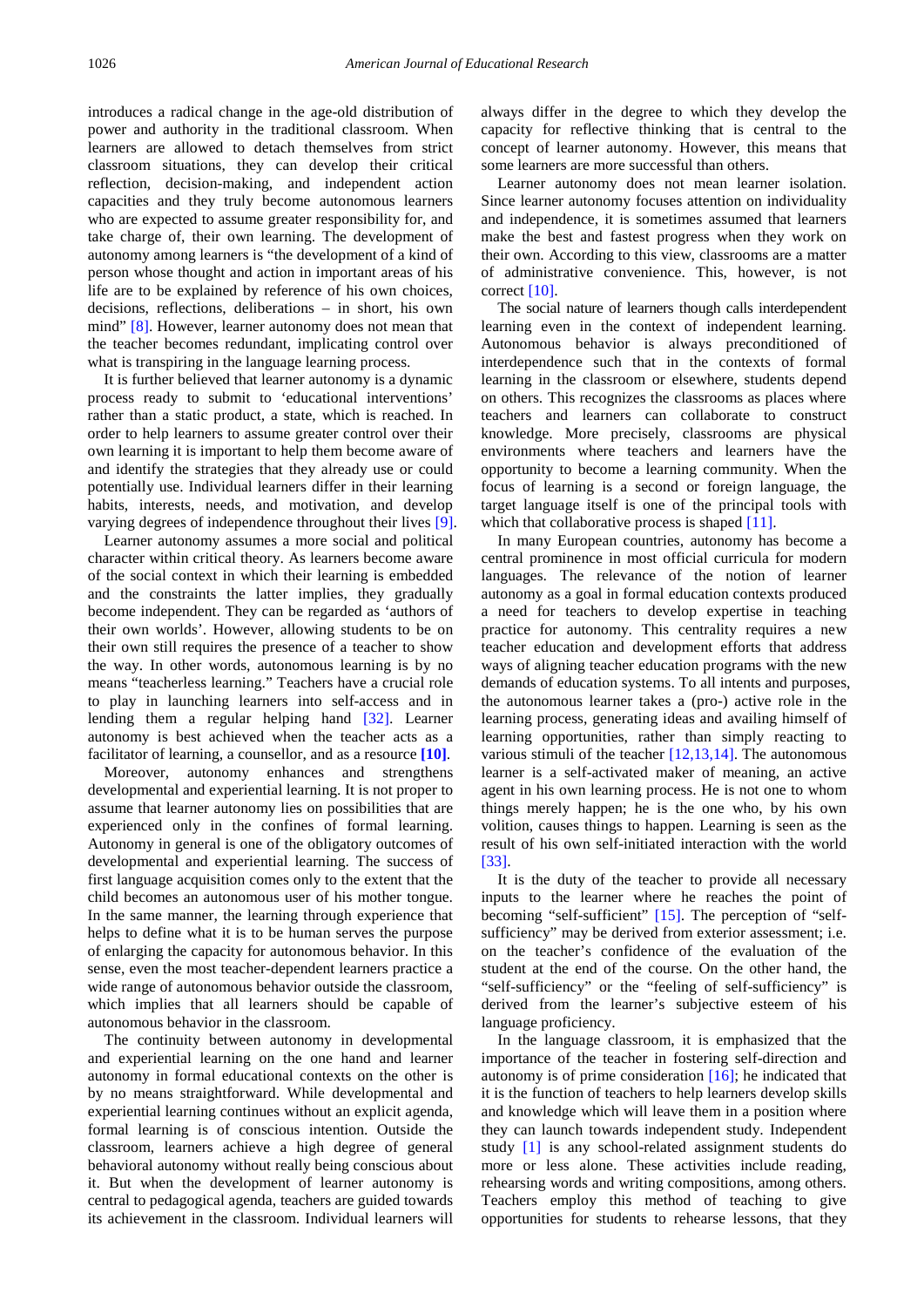need to think more and need further practicing to attain mastery in a long term. As students stay in the corners of the classroom, they are taught how to learn so that they become independent upon their teachers. The development of sound study skills while in the confines of the classroom will eventually make them independent not only on their studies but even on more complicated things throughout their lives.

However, a linguist claims that autonomous learners are a rarity and that encouraging learners to move towards autonomy is most appropriately carried out in the classroom [\[17\].](#page-9-14) The teacher in independent study or autonomous learning is a facilitator of the learning and satisfaction of the students. Monitoring and guiding the students in the process will yield a more beneficial output because when the students are left on their own, they fail to learn and even learn incorrectly.

Few researches about the alternative instructional method on independent study have been done, and such researches [\[5,18,19,20,21,22\]](#page-9-4) point out the impact of independent study in the learning of students. Independent study is introduced as early as elementary such that young learners acquire self-direction as they progress on their own. Moreover, assignments that require independent activity are appropriate and must maintain a level of difficulty that fit the capability of the students [\[22\].](#page-10-2) With the correct demonstration and explanation from the teacher, the learners [\[23\]](#page-10-3) are more likely to be on task during independent study. The challenges posed by the teacher arouse the diligence and creativity of the students.

What lead to a greater impact of independent study as mentioned by several scholars are clarity of purpose, assignment and procedures, good monitoring, and the provision of immediate feedback to learners [\[19\]](#page-9-15) and [\[20\].](#page-10-4) With brief but meaningful interaction of the teacher and student during feedback, the students' task on time increased by 10% [\[20\].](#page-10-4) This shows that the feedback encouraged students to work more conscientiously on the assigned task. It is relevant to note that with the teachers monitoring the progress of students helps the students become successful.

However, the English proficiency of Filipino students is continually declining over the years as shown in the low performance in national assessment in their competency in the use of the English language. Students have great difficulty in expressing their ideas in the classroom and in writing which could also be attributed to the utter neglect of developing the writing competence of the students. Classroom activities are neglected or are not enough to help the students develop their writing competence.

There are teachers' activities outside the school which decrease the quality time for students to learn the language. Various activities and quasi teaching concerns like attendance to seminars, workshops and trainings lessen teachers' time in the classroom. Lessons are not delivered as planned because of interruptions beyond the control of the teacher.

Students have writing problems in expressing themselves systematically and logically [\[24\].](#page-10-5) This lack of skills as one of the most common complaints students have when they encounter a particularly difficult assignment may be an outcome of neglecting one's studies for a considerable period of time, poor education or something else.

The questions on writing difficulty of learners have become the focus of some researchers. However, the problem remains unsolved. There are three reasons why so many children and youth find writing difficult like composing text is a complex and difficult undertaking that requires the deployment and coordination of multiple affective, cognitive, linguistic, and physical operations to accomplish goals associated with genre-specific conventions, audience needs, and author's communicative purposes [\[25\].](#page-10-6) Another, many students today, who come from impoverished homes, speak a second language. The teachers are facing a higher proportion of students who struggle not only in composing, but also with basic writing skills. On the other hand, many teachers feel illequipped to handle these competing pressures because they lack the prerequisite pedagogical knowledge, instructional capabilities, and valued resources for teaching writing, and in part because writing curricula, which exert a strong influence on teachers' writing instruction, tend to be underdeveloped and misaligned with other curricula [\[26\].](#page-10-7) Third, the quality of instruction students receive is a major determinant of their writing achievement.

The development of the writing skills of second language learners has become the focus of teachers who have seen the need to strengthen the writing for academic purposes. Curriculum designers and textbook writers recognized the need to provide for second language students the necessary materials that allow the writing class to assume an equal role with other language skills [\[27\].](#page-10-8)

The use of modules is an alternative instructional design for the learning and satisfaction of the students. The students work on their own and the teacher's role is to guide and monitor the progress of the students in doing their individual tasks. With the use of the modules, students work on various activities that are interesting and challenging enough to maintain focus and attention [\[1\].](#page-9-0)

The use of modules also encourages independent study. It directs students to practice or rehearse information. To gain mastery of the concepts, exercises are given following the progression of activities from easy to difficult. The arrangement of the exercises as such formalizes the level of difficulty that the learners can perform. Another benefit of using modules for instruction is the acquisition of a better self-study or learning skills among students. Students engage themselves in learning concepts presented in the module. They develop a sense of responsibility in accomplishing the tasks provided in the module. With little or no assistance from the teacher, the learners progress on their own. They are learning how to learn; they are empowered.

In a research conducted on the development and evaluation of technical writing modules [\[28\],](#page-10-9) results show that students in both control and experimental groups performed differently on the regular tasks (tasks done in the classroom), assigned tasks (tasks done outside the classroom) and evaluative tasks (tasks done to check the comprehension of the students). The experimental group performed better but statistical analysis conveys that the results did not register significant differences. This means that the modules were developed could be used by all students who could work on the tasks without or with minimal supervision from the teacher.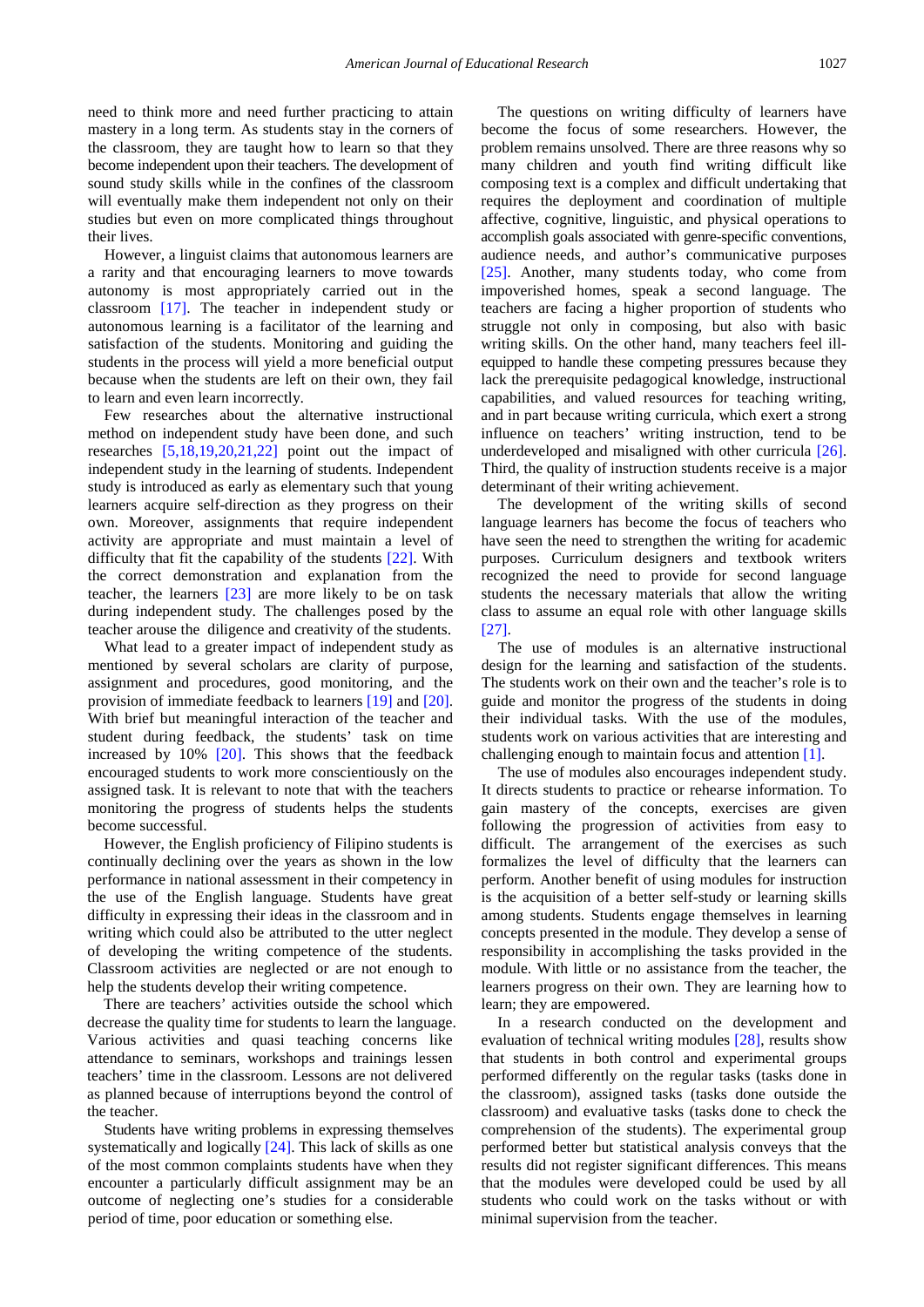## **2.1. Theoretical Framework**

Various steps for language learners to learn better when they personally get in touch with what they actually do in relation to the input data are distinct. Learners are asked to undertake tasks which replicate or rehearse their communicative behaviors. The materials to be used should stimulate interaction. Materials should stir interaction among learners. Materials must cause the conversation among interlocutors for them to negotiate meaning, interpret signs and symbols or understand dialogs. Moreover, materials should allow learners to focus on the formal aspect of the language. There is evidence that learners can benefit from form-focused activities that require them to solve problems, form and perform hypothesis, come to conclusions and construct their own rules from instances and examples of language use. Materials should encourage learners to develop learning skills and skills in learning-how-to-learn. Research on learning styles and work in learner-centered curriculum development has led to the trend of incorporating into materials activities that teach students about learning as it is impossible to teach everything students need to know in class. Hence, it is necessary to provide learners with efficient learning strategies, develop skills in selfevaluation, assist them to set their own objectives and develop skills needed to negotiate the curriculum. Materials should encourage learners to apply their developing language skills to the world beyond the classroom. That a good language learner who always looks for opportunities to do must be made a part of the materials. Many learners fail to make connections between language work done in class and language they encounter outside. Tasks designed to get learners to apply their skills need to be elaborated.

A module enables the learner to have a control over his learning. It is a set of learning opportunities that is organized around well-defined topic which contains the elements of instructions, specific objectives, teachinglearning activities and evaluation using criteria-referenced measurement.

#### Modular Instruction

The module is an innovation among developed and developing countries whose impact is brought by projects on the preparation and use of modules of different offices like the Asia Center of Innovations in Education Innovation. It is an instructional material which possesses the qualities that will make the individual an independent learner, self-pacing and progressing at his own rate, finally giving him the feeling of self-satisfaction, the very essence of modular instruction.

The module has become a teaching strategy which is becoming popular in the school system  $[3]$ . It is a self-contained and independent unit of instruction with a primary focus on a few well-defined objectives. The module is a set of learning opportunities systematically organized around a well-defined topic which contains the elements of instruction [\[4\].](#page-9-3)

Part of using the module is the task of the teacher to provide reasonable feedback, monitor and help the students see that the assigned task is as valuable as other work [\[29\].](#page-10-10) When the work is marked conscientiously by the teacher, and is given relevant feedback, the students will find meaning with what they do because they know that their effort is not wasted.

In the region, few researches on the use of modules have yet emerged. Instructional materials that abound are largely on worktext and segregated activities for specific lessons. However, the effort of teachers to come up with instructional materials does not stop.

### **2.2. Statement of the Problem**

The study was conducted to ascertain the technical writing skills of students.

Specifically, it sought to answer the following questions: 1. How do the control group and experimental group differ in their performance?

2. How do the students score in their activities using the module?

### **2.3. Hypotheses of the Study**

1. There is a significant difference in the performance of the control group and the experimental group.

# **3. Methodology**

## **3.1. Research Design**

This study used the descriptive method in determining the effect of the use of modules in the enhancement of learner autonomy. When Before the development of the modules, a survey on the writing needs of the students was conducted. The results of the needs analysis became the basis of developing the modules. Upon identifying the needs, the lessons were grouped according to content designed for a whole term. The topics were divided into three: overview of technical writing, special techniques in technical writing and writing the research paper. The first set of needs was used in developing the overview of Technical Writing (Module I) as background. The special techniques in technical writing (Module II) Module III was on the fundamentals of research writing needs of the students.

The Technical Writing classes were conducted for both the experiment and control group. The control group used Module II where most of the activities to test learner autonomy was based on.

The experiment group was met once a week by the teacher to guide the students or answer the queries of the students about the lessons given. The other class was met regularly as scheduled.

After the semester, when all activities were completed, the researcher marked the items of each task and compared the results derived by each class.

The scores of the control and experiment groups in the regular, assigned and evaluative tasks were determined.

## **3.2. Population and Locale of the Study**

The study was conducted at Tarlac College of Agriculture.

The student-respondents consisted of two groups: the control group and the experimental group enrolled in the technical writing course. The control group used the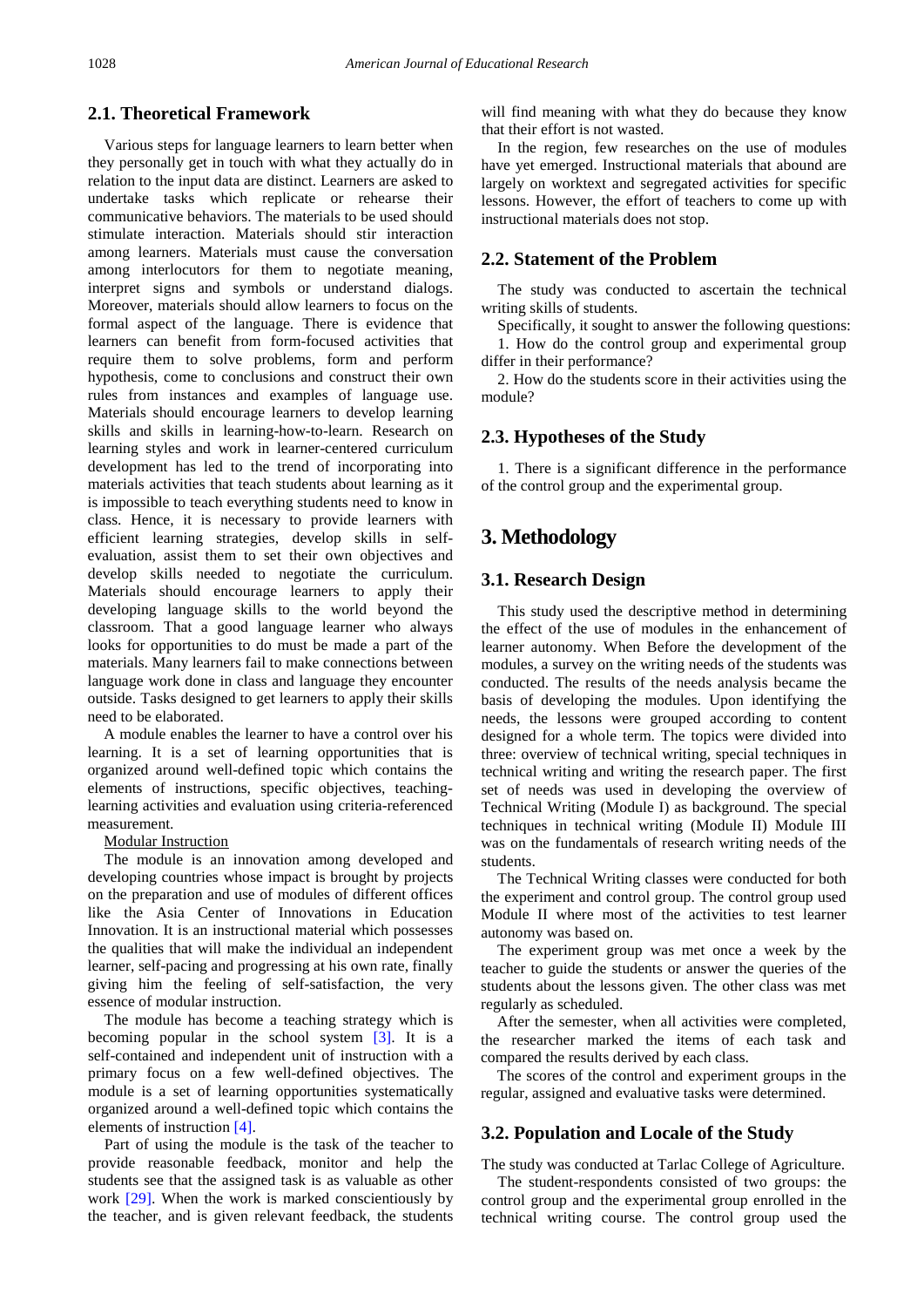module during the regular class period. On the other hand, the experiment group was met by the teacher once a week to orient and to follow up the progress of the students in their work and to give further instructions as needed.

### **3.3. Data Collection Procedure**

Comparison of Performance of Control and Experimental Groups.

[Table 1](#page-5-0) shows the performance of both groups in the 15 tasks assigned to the students.

**Table 1. Comparison of the performance of students in the assigned tasks**

<span id="page-5-0"></span>

| <b>Assigned Tasks</b>                                                                    | MS<br>C | MS<br>E | <b>MD</b>              |
|------------------------------------------------------------------------------------------|---------|---------|------------------------|
| TASK 5: Defining words formally<br>using the $B+C+A$ pattern                             | 9.90    | 8.26    | $1.637*$               |
| TASK 6: Expanding definition                                                             | 27.00   | 17.47   | $9.526*$               |
| TASK 9: Sentence combining using<br>the <i>that/which relative clause</i>                | 13.63   | 9.95    | 3.686*                 |
| TASK 11: Using $A = B$ in informal<br>definitions                                        | 11.00   | 9.05    | $1.947^{ns}$           |
| TASK 15: Writing a paragraph using<br>the description that shows process                 | .53     | 19.84   | 8.691*                 |
| TASK 18: Stating functions and<br>processes                                              | 3.97    | 9.16    | $-5.191*$              |
| TASK 23: Identifying a process                                                           | 11.17   | 24.47   | $-13.307*$             |
| TASK 27: Classification using three<br>grammatical forms                                 | 13.00   | 8.84    | 4.158*                 |
| TASK 29: Classification and<br>Description                                               | 14.70   | 16.00   | $-1.300$ <sup>ns</sup> |
| TASK 31: Writing a paragraph based<br>on a completed table                               | 1.23    | 1.16    | $.075$ <sup>ns</sup>   |
| TASK 35: Arranging contrasting<br>sentences in order                                     | 2.23    | 2.16    | .075 $^{\rm ns}$       |
| TASK 37: Writing a paragraph of<br>comparison                                            | .20     | 1.37    | $-1.168*$              |
| TASK 41: Replacing defining and<br>non-defining clause with the -ing<br>form of the verb | 7.03    | 8.37    | $-1.335$ <sup>ns</sup> |
| TASK 42: Omitting the verb to be                                                         | .07     | 4.53    | $-4.460*$              |
| TASK 43: Omitting the relative<br>pronoun                                                | 6.30    | 5.42    | .879 <sup>ns</sup>     |
| <b>Grand Mean</b>                                                                        | 9.997   | 9.736   | .22933 ns              |

(9.05), and A5 (19.84). The mean difference of assignments 1, 2 and 5 are significant which means that the students in the control group showed a better performance in the four assignments. That is, they defined words using the B+C+A pattern, and that they expanded the definition. They were able to combine the sentences using the relative pronoun *that* and *which*. The control group likewise had written a paragraph using the description that shows process.

[Table 1](#page-5-0) also shows that the control group got a mean score of 3.97 and the experimental group had 9.16 in Task 18 (Stating Functions and Processes). These scores registered a significant mean difference of -5.191 which means that the students in the experimental group could state functions and processes. The students could recognize the functions provided in definitions and used them to state the functions and processes. The students further know how to rearrange the words such that the terms could be identified by merely analyzing the functions and processes. They could also match the terms

that refer to process with their corresponding functions. Task 23 (Identifying a Process), the control had a mean score of 11.17 while the experimental group had 24.47. Statistically, these results registered a significant difference at -13.307. This means that the students in the experimental group were able to identify the processes involved in photosynthesis. They recognized the various steps given for them to use in labeling the stages involved. The process of photosynthesis was completely or almost completely completed. Moreover, besides identifying the stages, the students constructed sentences using the phrases that express process. The last part of the assignment was paragraph construction based on the data given about the process of photosynthesis.

The above results of the performance of the students on describing a process are in consonance with the study conducted [\[27\]](#page-10-8) that indicated that the BSF I students of DMMSU La Union could explain a process without committing faulty and dangling modifiers and overstuffing of words. Further, the students used explanations to illustrate, clarify and give details of how something works, how steps of certain process or procedure are implemented. In addition, writing process gives the student a real purpose in writing for an audience. The teacher's role is to train students in revision skills so that the students become perceptive editors of their own work and their classmates' work, too [\[30\].](#page-10-11)

Arguably, the process approach whereby students are encouraged to get their ideas into paper without worrying too much on formal corrections in the initial stages is imminent [\[17\].](#page-9-14) They share their work with their classmates and get their feedback and suggestions before revising for the final product.

For Task 27 (Classification Using Three Grammatical Forms), the control group with a mean score of 13.00 and the experimental group of 8.84 revealed a significant difference at 4.158. This means that the students in the control group were able to comprehend the necessary information to complete a table from a given input. The table was not totally filled out and the students got the needed details from the given paragraph. For the students to complete a table, they also had to look closely at the information so that they supply the missing points correctly and accurately.

The control (14.70) and the experiment group (16.00) in Task 29 (Classification and Description) gave no significant difference. This means that the students were able to write a paragraph based on a given table. This also means that the students could write a cohesive paragraph using the information that are presented in the table.

Task 11 (Using A=B in Informal Definition) gave the control (11.00) and the experimental (9.05) and registered a non-significant difference at 1.947. This means that the students were able to define the terms using the A=B pattern and the results were not very far from each other.

Task 35 (Arranging Contrasting Sentences in Order) showed that the control (1.23) and experimental (1.16) did not have a significant difference (.075). This means that the students could arrange contrasting sentences in their proper order. Their ability to recognize contrasting sentences facilitated their ordering of related and contrasting ideas. The use of markers like *nevertheless, however, in contrast* and other connectives indicating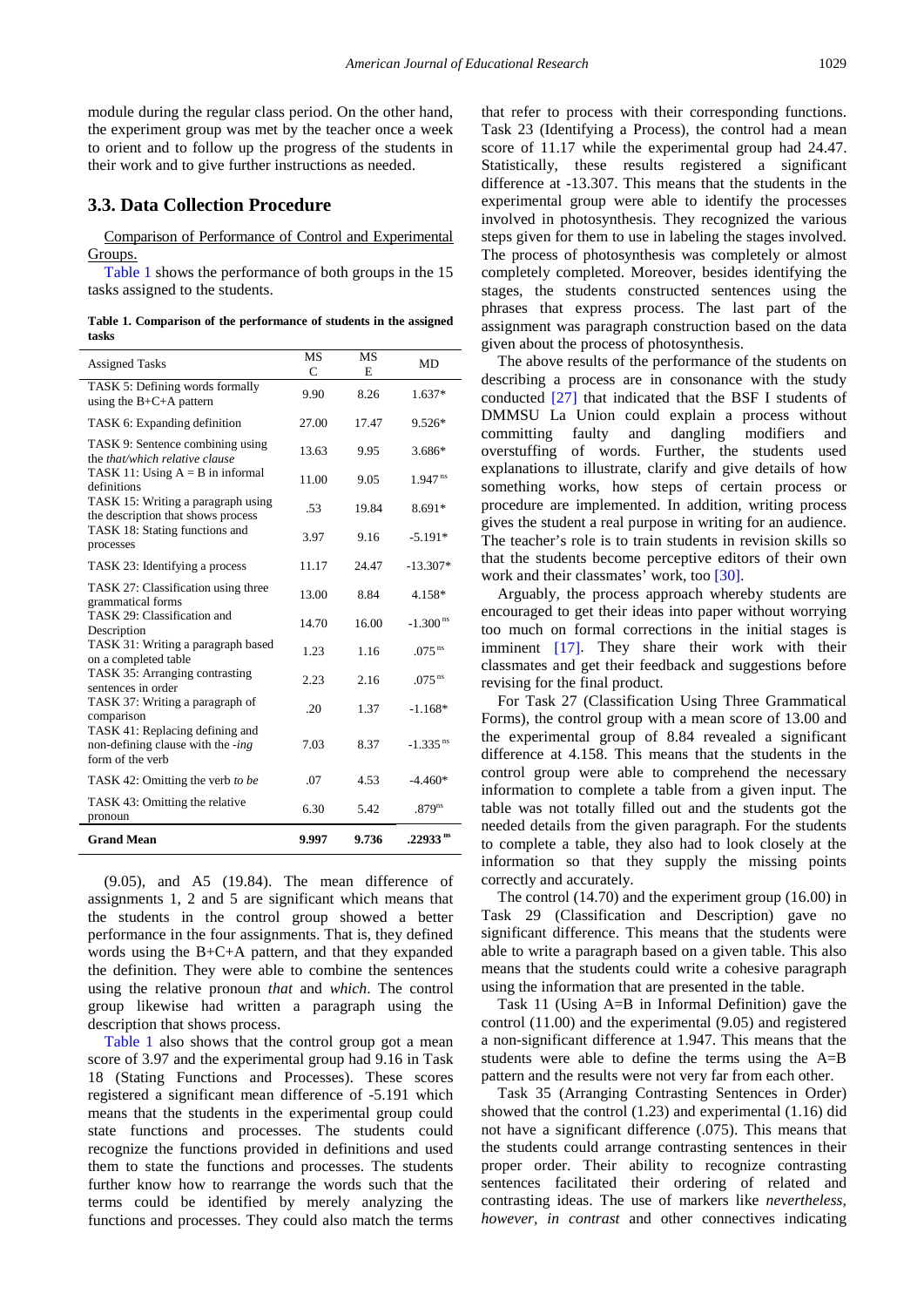contrast can help the students develop their paragraph of contrast correctly.

Result of Task 37 (Writing a Paragraph of Comparison) gave the control group (.20) and the experimental group  $(1.37)$  to yield a significant difference  $(-1.68)$ . It means that the students in the control group did not come up with a paragraph that expressed comparison. Based on the results, some students skipped writing the paragraph of comparison probably because of inadequate information and vocabulary to use in writing the task. The students in the experimental group tried to write a paragraph of comparison but just the same registered a rather low score because some of the respondents in the experimental group also skipped working on the assignment.

Task 41 (Replacing Defining and Non-defining Clause with the *–ing* Form of the Verb) gave the control a mean score of 7.03 while the experimental had 8.37 which was not significant (-1.335). This implies that the students replaced the defining and non-defining relative clause with the *–ing* form of the verb.

Task 42 (Omitting the verb *to be*) gave the control group (.07) and the experimental group (4.53) yielded a significant difference at -4.460. This implies that the control group did not recognize the verb *to be* in the sentences while the experimental group were able to rewrite the sentences omitting the verb *to be*.

Task 43 (Omitting the Relative Pronoun), the control (6.30) and the experimental (5.42) yielded no significance at 8.79. This means that the students omitted the relative pronouns in the sentences.

The grand mean of the control (13.37) and the experiment (21.14) did not register a significant difference at .22933 which means that the students performed almost equally in the tasks that they were given to work on individually. However, for the assigned tasks, the control group performed better than the experimental group.

Assignments or contract learning is necessary to support instruction. Contract learning is "an alternative way of structuring a learning experience: it replaces a content plan with a process plan. Instead of specifying how a body of content will be transmitted (content plan), it specifies how a body will be acquired by the learner (process plan)" [\[31\].](#page-10-12)

A learning contract should specify five things: 1) the knowledge, skills, attitudes, and values that should be acquired by the learner, 2) the learning resources and strategies, 3) the target date for the accomplishment, 4) the evident to show that the objectives have been accomplished, and 5) the manner how the evidence will be judged or validated [\[14\].](#page-9-16)

Assignments that require independent activity are appropriate and must maintain a level of difficulty that fit the capability of the students [\[22\].](#page-10-2) With the correct demonstration and explanation from the teacher, the learners [\[23\]](#page-10-3) are more likely to be on task during independent study. The challenges posed by the teacher arouse the diligence and creativity of the students.

With brief but meaningful interaction of the teacher and student during feedback, the students' task on time increased by  $10\%$  [\[20\].](#page-10-4) This shows that the feedback encouraged students to work more conscientiously on the assigned task. It is relevant to note that with the teachers monitoring the progress of students helps the students

become successful. Part of using the module is the task of the teacher to provide reasonable feedback, monitor and help the students see that the assigned task is as valuable as other work [\[5\].](#page-9-4)

# Performance of Students in the Evaluative

# Tasks/Summary Check

This portion presents the results of the performance of the students on the 6 evaluative tasks (ET) intended to test the students' understanding of the lesson. A summary check for all the lessons was prepared after each lesson. Performance of the Control Group in the Evaluative Tasks.

[Table 2](#page-6-0) displays the performance of the control group in the evaluative tasks and summary check. For Summary Check with 69 items, the control obtained a mean score of 37.90. This result shows that the students had answered only almost half of the items correctly in the summary check

**Table 2. Performance of the control students of evaluative tasks and summary check**

<span id="page-6-0"></span>

| <b>Evaluative Tasks and Summary Check</b>                         | MS C  |
|-------------------------------------------------------------------|-------|
| Summary Check                                                     | 37.90 |
| Evaluative Task 4 - Definition and Classification                 | 25.53 |
| Evaluative Task 5 - Definition, Comparison and Contrast           | 13.23 |
| Evaluative Task 1 - Formal Definitions                            | 11.23 |
| Evaluative Task 2 - Informal Definitions                          | 2.20  |
| Evaluative Task 6 - Defining and Non-defining Relative<br>Clauses | 1.80  |
| Evaluative Task 3 - Description of a Process                      | 1.73  |
| <b>Grand Mean</b>                                                 | 13.37 |

which pertained to all the lessons in Module II. This result shows that the control had poorly performed in the summary check.

ET 4 (Definition and Classification) which had 70 items registered a mean score of 25.53. The result shows that the students had defined and classifed the terms under ET 4 which focused on definition and classification. However, the mean scores show that the students had not answered the items on definition and classification perfectly. Not all the students filled out the boxes that pertained to the classificcation of the items that was given in the input. Some failed to enumerate the items required in the evaluative task. In ET 5 (Definition, Comparison and Contrast) with a total of 33 items got a mean score of 13.23 which shows that the students had worked on them partially. The score shows that the items on comparison and contrast were not correctly provided even if the input was available. The students did not recognize the characterisitcs belonging to the items compared.

In ET 1 (Formal Definitions) with 38 items, the mean score was 11.23. The result reveals that the students defined words formally. It means furhter that the control students were able to define the words that were given in the evaluative task.

ET 2 (Informal Definitions) with 20 items, the control got 2.20. The students in the control group did not define the words informally good enough.

The result of ET 6 (Defining and Non-defining Relative Clauses) which had 17 items had a mean score of 1.80. The result means that the control did not recognize the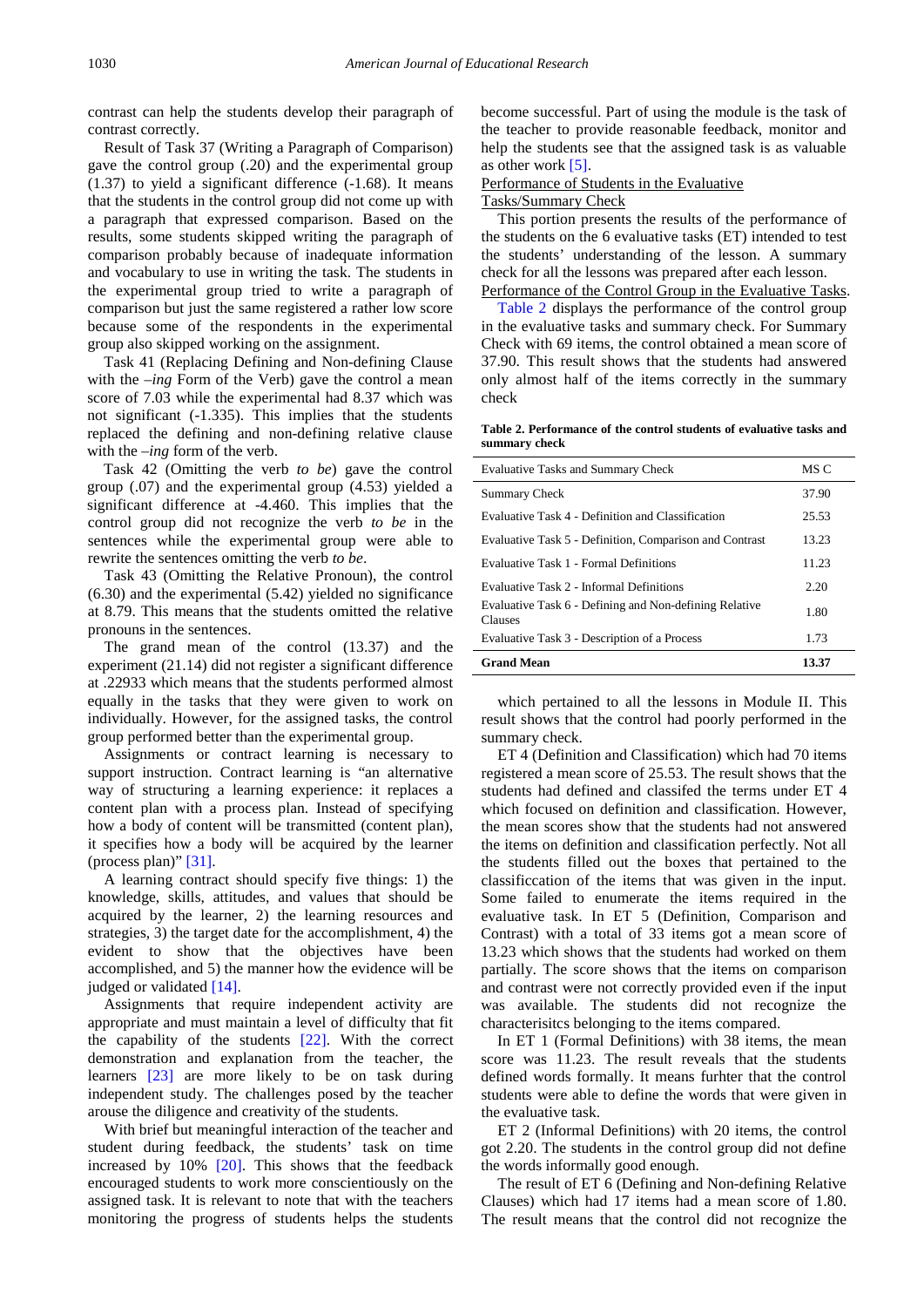defining and non-dfining relative clauses in the evaluation items for the task.

ET 3 (Description of a Process) which had 24 items got 1.73. The result signifies that the students had not fully described a process as required in the evaluative task for process description.

The result is supported by the 2002 National Assessment of Educational Progress (NAEP) writing examination which measured the writing skills of  $4<sup>th</sup>$ ,  $8<sup>th</sup>$ , and  $12<sup>th</sup>$  graders in the United States. It was found that only 22%to 26 % of students scored at the proficient level across the three grades and very few were found to write at the advanced level. Worse, alarmingly high proportions of students were found to be below the basic level (Persky, et al., 2003 .). Furthermore, a recent study of the NAEP reports that only about one-fifth of students write adequately and most students have difficulty organizing their thoughts coherently in writing and cannot express themselves well enough to ensure that their writing will accomplish the intended purpose (Applebee et al., 1986).

The table further reveals that the most difficult evaluative tasks for the control were ET 2 (Informal Definitions) (2.20), ET 6 (Defining and Non-defining Relative Clauses) (1.80), and ET- 3 (Description of a Process) (1.71). The results show that the students in the control had trouble in placing the elements of definition in the proper order based on the pattern used for informal definition. Most of the students defined the given terms using the formal defintion pattern. Their consciousness on defintion was pinned on the manner formal definition is carried out. The students got low in Defining and Nondefining Relative Clauses because they were not able to identify the structure in the sentences. They failed to differentiate the two because the clauses were almost the same in form but vary in function. Besides, the examples that were given may not have been enough for the students to understand. ET- 3 (Description of a Process) got the lowest mean score because the students had not written a paragraph that described a process. This is attributed to the lack of exposure of the students regarding process description and their lack of vocabulary to put their ideas together. In summary, these difficult evaluative tasks show that the lessons on these topics were not clearly understood by the students. The overall performance was 13.37.

The low results of the evaluative tasks by the control group conforms to the belief  $[17]$  that producing a written output for second language learners is probably the most difficult thing to do particularly for the students who go to higher learning institutions and study in a language that is foreign to them.

Experiential learning answers the needs and wants of the learner and involve the learner more to initiate and evaluate himself. With this process, the learner earns long lasting effects of what he actually does. He added that experiential learning is equivalent to personal development and that everybody has an innate tendency to learn. The teacher facilitates the learning process by encouraging the students to do their task, by clarifying how things should be done, and organizing learning resources that aid learning. The teacher does not impose his own vies to the students.

Performance of the Experimental Group in the Evaluative Tasks. [Table 3](#page-7-0) displays the performance of the experimental group on the evaluative tasks and summary check of Module II with an overall mean of 21.14. For Summary Check with 69 items, the students got a mean score of 44.84.

ET 4 (Definition and Classification) which had 70 items, the experimental got a mean score of 38.74. The result shows that the students had defined and classifed the terms under evaluative task 4 which focused on definition and classification. Few of the students got high scores in the summary check which shows that the students had not remembered the lessons well. For ET 5 (Definition, Comparison and Contrast) with a total of 33 items, a mean score of 20.89 was obtained which shows that the students had answered the items on ET 5. The students filled out the table that required the characteristics of the items that were compared. The input was used to refer to the needed data.

**Table 3. Performance of the experimental students of evaluative tasks and summary check**

<span id="page-7-0"></span>

| <b>Evaluative Tasks and Summary Check</b>                  | MS E  |
|------------------------------------------------------------|-------|
| Summary Check                                              |       |
| Evaluative Task 4 - Definition and Classification          | 44.84 |
| Evaluative Task 5 - Definition, Comparison and<br>Contrast | 38.74 |
| Evaluative Task 1 - Formal Definitions                     | 20.89 |
| Evaluative Task 2 - Informal Definitions                   | 17.00 |
| Evaluative Task 6 - Defining and Non-defining Relative     | 13.47 |
| Clauses Evaluative Task 3 - Description of a Process       | 9.21  |
| <b>Grand Mean</b>                                          | 21.14 |

With a previous lesson on completing the data of a table from an input, the students were bale to perform the task according to the pattern given.

Evaluative Task 1 (ET 1) (Formal Definitions) with 38 items for the experimental was 17.00. The result reveals that the students defined words formally although not all of them got good scores. It means furhter that the students were able to define the words that were given in the evaluative task using the A+B=C pattern.

For ET 2 (Informal Definitions) that had 20 items, the students got 13.47 as shown in [Table 3.](#page-7-0) The students in the experimental group lacked the skill in defining the words informally. Some of the did not use the pattern  $A=B$  or  $A=C$  correctly. Some of them forgot the  $A=C$ pattern because the A=B pattern was more familiar to most of the students.

[Table 4](#page-8-0) also displays the result of ET 6 (Defining and Non-defining Relative Clauses) which had 17 items got 9.21 which reveals that the experimental group recognized the defining and non-dfining relative clauses in the evaluation items for the ET 6.

ET 3 (Description of a Process) which had 24 items got 3.83. The result signifies that the students had not fully transposed the active sentences to passive to describe the process that was involved in the evaluative task. The students did not write a paragraph that made use of the sentences in the passive voice. Likewise, the terms that were given were not completely defined even if the terms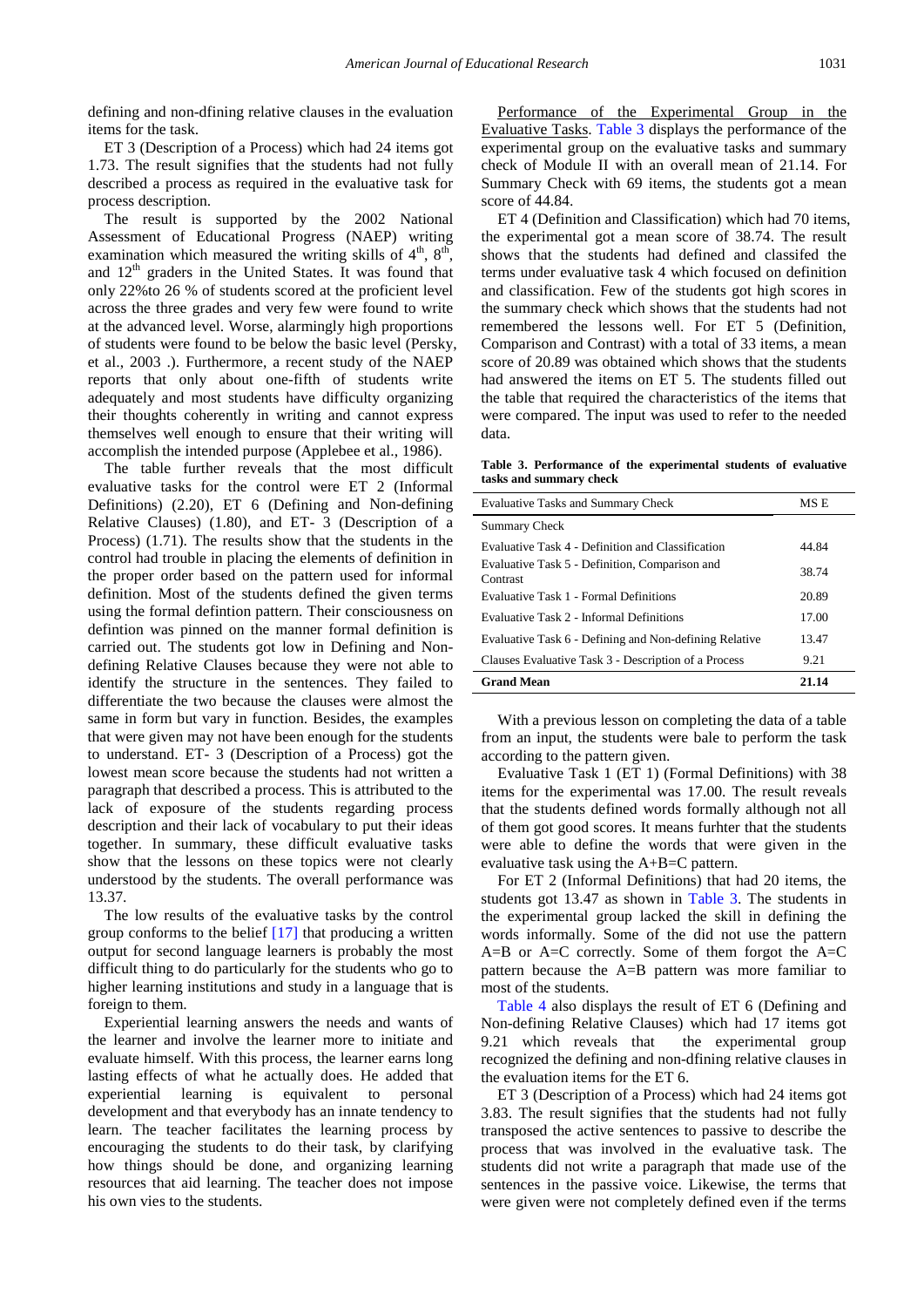and the process involved were provided. The result shows that students had difficulty in the use of the passive to be used for description. Likewise, majority of students go through their academic years without acquiring much knowledge in performing writing tasks. The resulting lack of skills accompanies them throughout their academic lives, constantly serving as a cause of dissatisfaction both for them and their tutors or professors.

The table further reveals that the three most difficult evaluative tasks for the experimental were ET 2 (Informal Definitions) (13.47), ET 6 (Defining and Non-defining Relative Clauses) (9.21), and ET 3 (Description of a Process) (3.83).

The results reveal that the students in the experimental had difficulty in performing the evaluative tasks. This shows that the lessons on these topics were not clearly understood by the students.

Comparison of Performance of the Control and Experimental Groups.

[Table 4](#page-8-0) shows the comparison of performance of the control and experimental groups in the evaluative tasks.

For ET 1 (Formal Definitions), the control group got 11.23 while the experimental group got a mean score of 17.00. The results had a mean difference of -5.767 which is not significant. The result conveys that although the score of the experimental group is higher than the control, the difference is not significant which means that the students in the control and experimental groups can define technical terms formally.

**Table 4. Comparison of the students' performance in evaluative tasks and summary check**

<span id="page-8-0"></span>

| <b>Evaluative Tasks/Summary</b><br>Check | MS<br>C | MS<br>E   | MD                     |
|------------------------------------------|---------|-----------|------------------------|
| Evaluative Task 1 - Formal               | 11.23   | 17.00     | $-5.767$ <sup>ns</sup> |
| Definitions                              |         |           |                        |
| Evaluative Task 2 - Informal             | 2.20    | 13.47     | $-11.274*$             |
| Definitions                              |         |           |                        |
| Evaluative Task 3 -                      | 1.73    | 3.8338.74 | 1.898 <sup>ns</sup>    |
| Description of a Process                 |         |           |                        |
| <b>Evaluative Task 4 - Definition</b>    | 25.53   | 20.89     | $-13.204*$             |
| and Classification                       |         |           |                        |
| Evaluative Task 5 - Definition,          | 13.23   | 9.21      | $-7.661*$              |
| Comparison and Contrast                  |         |           |                        |
| Evaluative Task 6 - Defining             | 1.80    | 44.84     | $-7.711*$              |
| and Non-defining Relative                |         |           |                        |
| Clauses                                  |         |           |                        |
| <b>Summary Check</b>                     | 37.90   |           | $-6.942$ <sup>ns</sup> |
| <b>Grand Mean</b>                        | 13.37   | 21.14     | 7.765NS                |

Legend: MS – Mean Score

MD – Mean Difference

E – Experimental

\* – Significant.

ET2 (Informal Definitions), the control (2.20) and the experimental (13.47) registered a significant difference at -11.274. This reveals that the control group hardly identified the correct way of defining technical terms informally. They failed to properly use the  $A=B$  and  $A=C$ patterns. In the module, the terms, genus and differentia were explained, however, the results showed that the control failed to recognize the distinction between the three elements of definitions.

In Description of a Process (ET 3), the control got a mean score of 1.73 and the experimental group earned 3.63. The mean difference of the two is not significant at - 1.898. The result shows that the students could barely describe a process as shown in the scores that they got. The students had not fully identified the stages of a cycle, and the procedure in completing various stages in the process. This means that the students had not arranged ideas and presented such ideas in a logical manner. The study [\[27\]](#page-10-8) proves the findings of this study that students had difficulty in describing a process. In her study, it was found that the BSF students of DMMSU La Union could write an explanation of a process independently without much support or guidance from their peers or teachers. This is explained by learner autonomy [\[8\]](#page-9-7) that the change of experience from the teacher to the learner introduces a radical change in the age-old distribution of power and authority in the traditional classroom. When learners are allowed to detach themselves from strict classroom situations, they can develop their critical reflection, decision-making, and independent action capacities and they truly become autonomous learners who are expected to assume greater responsibility for, and take charge of their own learning.

The students' competence on sentence emphasis conveys that they could write balanced sentences and they could emphasize their point either at the beginning or at the end of their sentences.

Definition and Classification (ET4), the control recorded a mean score of 25.53 and the experimental 38.74. The results posted a significant difference at 13.204 which showed that the students in the control group could not define technical terms as well as classify the parts of given terms. The students lacked comprehension and analytical skills with regard to the parts and classification of the parts.

As regards the Definition, Comparison and Contrast (ET 5), results revealed a significant difference at -7.661. The control group got a mean score of 13.23 and the experimental got 20.89. The result shows that the students in the control group had difficulty in identifying the contrasting and similar features of the given terms. This further signifies that the similarities and differences of objects and concepts were not clear to them. Moreover, the students failed to identify the more specific characteristics of objects showing similarities as well as differences.

In ET 6 (Defining and Non-defining Relative Clauses) yielded for the control group had a mean score of 1.50 and the experimental group 9.21. Statistically, the mean difference at -7.711 is significant. This means that the students in the control group did not distinguish the defining relative clause from the non-defining relative clause which the experimental group had done.

The performance of the students in the six lessons was summed up in the summary check with 69 items. The control group got a mean score of 37.90 and the experimental group got 44.84. Statistical results show a mean difference of -6.942 which is not significant. This implies that the students understood the lessons.

For the evaluative tasks results, a grand mean for the control (13.37) and the experimental (21.14) registered a mean difference of 7.765 which is not significant. The

 $C-$  Control<br>  $n<sup>s</sup>$  – Not Significant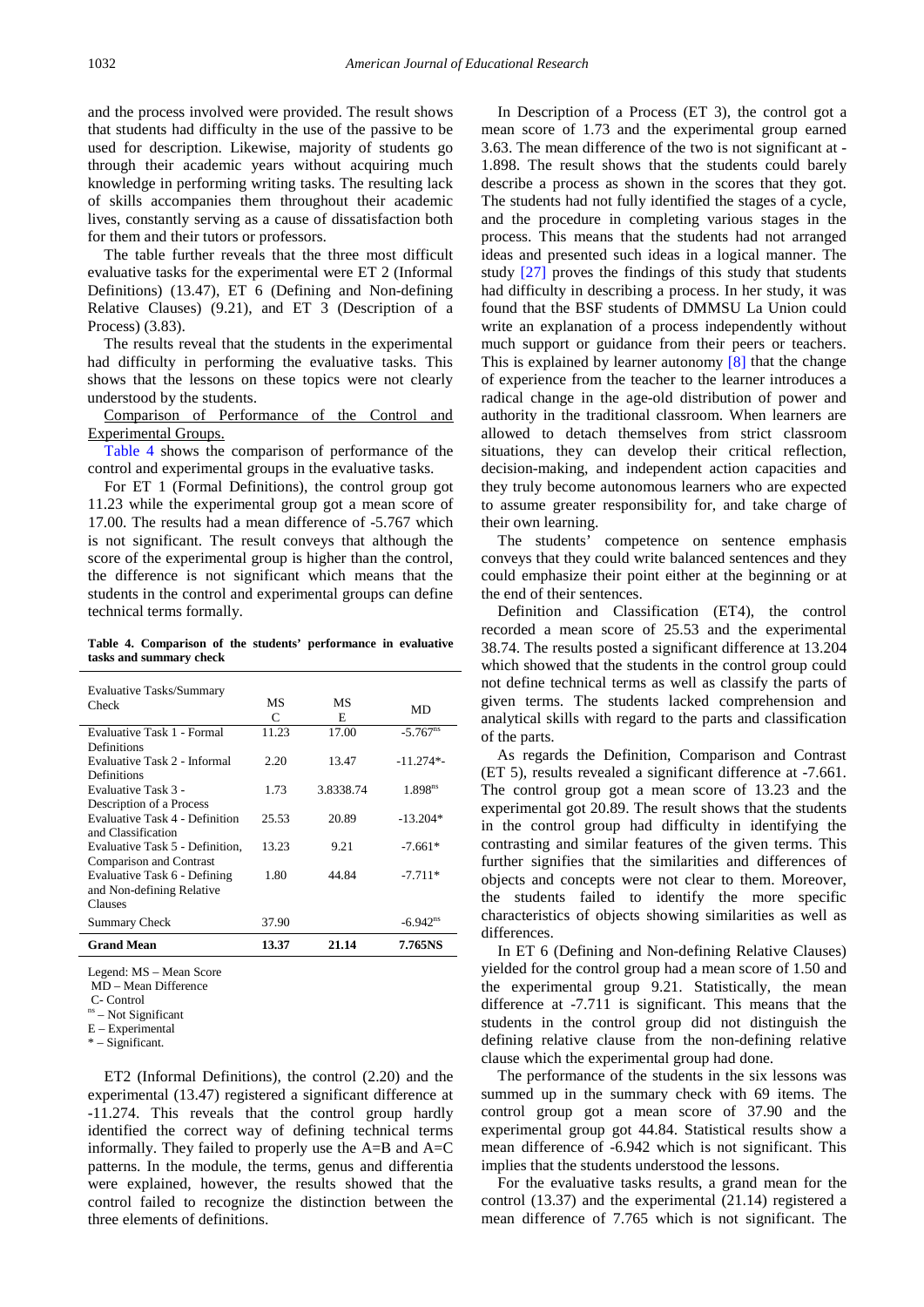result means that the performance of the two groups in the evaluative tasks are almost the same although the experimental group got a slightly higher mean score. Further, the results revealed that the students garnered favorable results on the evaluation of formal definitions, informal definitions, description of a process, definition and non-defining relative clauses. The results of the exercises had no significant difference with a mean difference of .02275 which signifies that the exercises in Module II developed comprehension and tested knowledge of main ideas, details and sequence of ideas.

Summary of Findings

The following were the salient findings of the study:

1. The performance of the students in both groups was assessed in terms of 3 types of tasks: regular, assigned and evaluative tasks. The control got 8.38 in the regular tasks while the experiment got 10.37.

2. For the assigned tasks, the control got 9.99 while the experimental got 9.73, and for the evaluative tasks, the control got 13.37 while the experimental group got 21.14. Statistical analysis showed no significant difference in the performance of both the control and experimental groups.

3. The results of the performance convey that the modules helped develop autonomous learning among the control group.

# **4. Conclusions**

Based on the findings of this study, the following conclusions are derived:

1. Carefully prepared modules for students to use can aid to meet varied language learning needs of students.

2. The use of fosters or learner autonomy among students, because its use develops self-confidence specifically when the students do not need major supervision from the teachers.

3. Students score favorably on the items given in the modules and this conveys that the students can do tasks on their own.

4. The performance of the experimental and control group in the regular tasks, assigned tasks and evaluative tasks did not register a significant difference, which implies that the modules can be used by the students without much intervention by the teacher. That is, the modules provide what learners must do and how to do the tasks.

# **Recommendations**

Based on the results and conclusions of the study, the following recommendations are given:

1. The performance of the students on the use of the modules can be conducted regularly.

2. While the use of modules for instruction develops independent learning, it is recommended that during the implementation phase of the module, strengths and weaknesses be identified. That is, in lessons/tasks where students did not quite do well, more exercises or activities be developed.

3. The regular, assigned and evaluative tasks may be updated and be reviewed to improve the content of the modules. Emphasis be given to assigned tasks since student output depends on how well these tasks are to be accomplished; to test student knowledge and application of skills, paragraph development, one-on-one questioning of students, questionnaire to measure how well the students has improved his values, among others.

4. It is recommended that teachers conduct relative researches on module preparation to include areas such as the use of rubrics to evaluate the outputs, to include content teachers to validate the inputs on various areas, and to increase the number of participants or respondents.

# **References**

- <span id="page-9-0"></span>[1] CRUICKSHANK, D. et al. 2003. The Act of Teaching. Third Edition. 1221 Avenue of the Americas, New York, NY. McGraw Hill Companies.
- <span id="page-9-1"></span>[2] DEWEY, J. 1961. Dewey on Education. New York: Bureau of Publications, Teachers College, Columbia University, LB875, D368 1961X.
- <span id="page-9-2"></span>[3] GONZALES, E., et al. 2006. A modular Approach to Writing in the Discipline. Anahaw Enterprises, P.O. Box 126, 3100, Cabanatuan City, Philippines.
- <span id="page-9-3"></span>[4] CALDERÓN, M. Hertz-Lazarowitz, R. and R. E. Slavin. 1998.Effects of Bilingual Cooperative Integrated Reading and Composition on students making the transition from Spanish to English reading.In The Elementary School Journal, 99, 2, 153-165.
- <span id="page-9-4"></span>[5] ANDERSON, L. M. 1995. Assignment and Supervision of Seatwork. In L. W. Anderson (Ed.), International Encyclopedia of teaching and teacher education (pp. 264-268), Oxford, Pergamon Press.
- <span id="page-9-5"></span>[6] EMOTIN-BUCJAN, M. 2011. Development and Validation of Modules in English 2: Writing in the Discipline. Unpublished Thesis. Surigao del Sur State University, Tandag Campus.
- <span id="page-9-6"></span>[7] PIAGET, J. 1965. The Moral Judgment of the Child. Free Press.
- <span id="page-9-7"></span>[8] DEARDEN, R. F. 1972. ' Autonomy and Education. In R. Dearden, P. Hirst & R. Peters (eds), Education and the Development of Reason. London: Routledge & Kegan Paul pp. 58-75.
- <span id="page-9-8"></span>[9] TUMPOSKY, N. 1982. 'The learner on his own'. In M. Geddes and G. Sturtridge (eds.). Individualisation. London: Modern English Publications, pp. 4-7.
- <span id="page-9-9"></span>[10] VOLLER, P. 1997. Autonomy and Independence in Language Learning. Harlow: Essex: Longman.
- <span id="page-9-10"></span>[11] DAM, L. 1990. Learner Autonomy in Practice. In Gathercole, I. (ed.). 1990, p. 16. CILT. Great Britain: Bourne Press.
- <span id="page-9-11"></span>[12] BOUD, D. 1988. Developing Student Autonomy in Learning. New York: Kogan Press.
- [13] KOHONEN, V. 1992. Experiential Language Learning: Second Language Learning as Cooperative Learner Education. In Nunan, D. (Ed.), Collaborative Language Learning and Teaching, pp. 14-39.
- <span id="page-9-16"></span>[14] KNOWLES, M. 1986. Using Learning Contracts: Practical Approaches to Individualizing and Structuring Learning, Jossey-Bass, San Francisco.
- <span id="page-9-12"></span>[15] UNCIANO, G. 2010. Learner Autonomization in the Classroom Language Learning Situation. Unpublished dissertation, Benguet State University, La Trinidad, Benguet.
- <span id="page-9-13"></span>[16] NUNAN, D. 1988. The Learner-Centered Curriculum. Cambridge. Cambridge University Press. In Benson, P. and P. Voller (Eds.).
- <span id="page-9-14"></span>[17] NUNAN, D. 2009. Second Language Teaching and Learning. Cenage Learning Asia Pte. Ltd. (Philippine Branch), Unit 2105-2106, Raffles Corporate Center, Emerald Avenue, Pasig City, Philippines.
- [18] SCOTT, R. 1989. The relationship between elementary teachers' use of theoretical knowledge about seatwork during instruction and students' on-task behavior. Unpublished Doctoral Dissertation, Columbus: Ohio State University.
- <span id="page-9-15"></span>[19] EMMER, E., et al., 1982. Improving Classroom management: An Experimental Study in Junior High Classroom. Austin: The University of Texas (ERIC) Document Reproduction Services ED 261 053). Teacher evaluation study (pp. 7-32). Washington, DC: National Institute of Education.